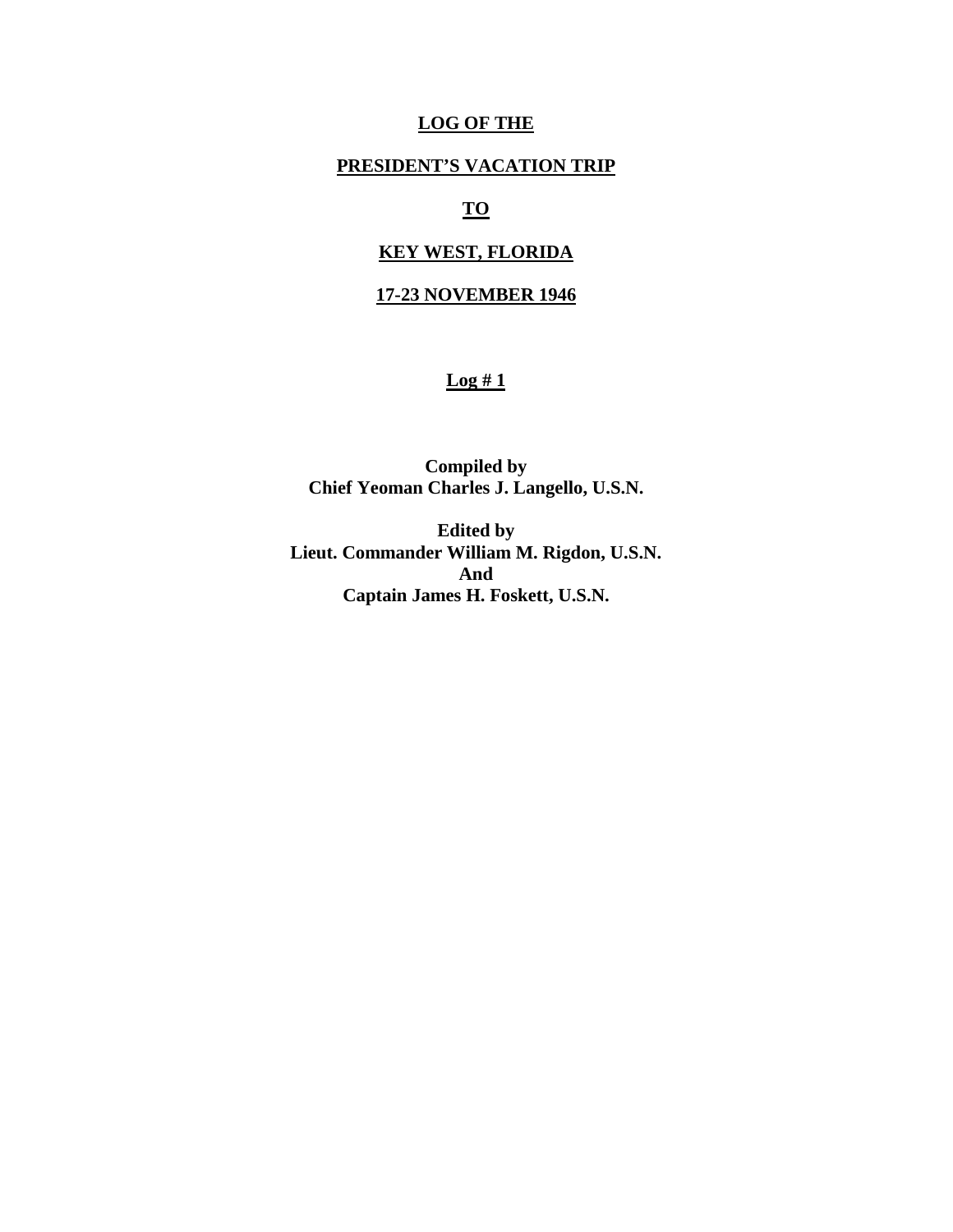### **LIST OF THE PRESIDENT'S PARTY**

#### **THE PRESIDENT**.

Fleet Admiral William D. Leahy, U.S.N., the President's Chief of Staff. Honorable John. R. Steelman, Director of War Mobilization and Reconversion. Honorable Charles G. Ross, the President's Press Secretary. Honorable Clark M. Clifford, the President's Special Counsel. Major General Harry H. Vaughan, U.S.A., the President's Military Aide. Brigadier General Wallace H. Graham, the President's Personal Physician. Captain James H. Foskett, U.S.N., the President's Naval Aide. Honorable Edwin A. Locke, the President's Special Assistant. Honorable John Caskie Collet, Federal Judge.

### **STAFF:**

Commander R. W. Wasson, U.S.N.R., U.S.S. WILLIAMSBURG. Lieutenant Commander J.W. Jones, U.S.N., U.S.S. WILLIAMSBURG. Lieutenant (jg) N.H. Kane, U.S.N., Navy Department. Chief Radio Electrician M. J. Gauthier, U.S.N. Navy Department. C. J. Langello, chief yeoman, U.S.N., Office of Naval Aide to the President. A. J. Sagi, chief electronics mate, U.S.N., Navy Department. P. C. Taylor, chief pharmacist's mate, U.S.N., U.S.S. WILLIAMSBURG. W. R. Burdette, chief photographer's mate, U.S.N., U.S. Navy Photoscience Laboratory. C. K. Ainsworth, chief photographer's mate, U.S.N., U.S. Navy Photoscience Laboratory J. Santiago, chief steward, U.S.N., U.S.S. WILLIAMSBURG. I. Esperancilla, chief steward, U.S.N., U.S.S. WILLIAMSBURG. A. Fortalez, chief steward, U.S.N., U.S.S. WILLIAMSBURG. J. Sevilla, chief cook, U.S.N., U.S.S. WILLIAMSBURG. D. C. Rohles, electronics mate first class, U.S.N., Navy Department. J. A. Girubino, radioman first class, U.S.N., Navy Department. W. E. Hester, radioman second class, U.S.N., Navy Department.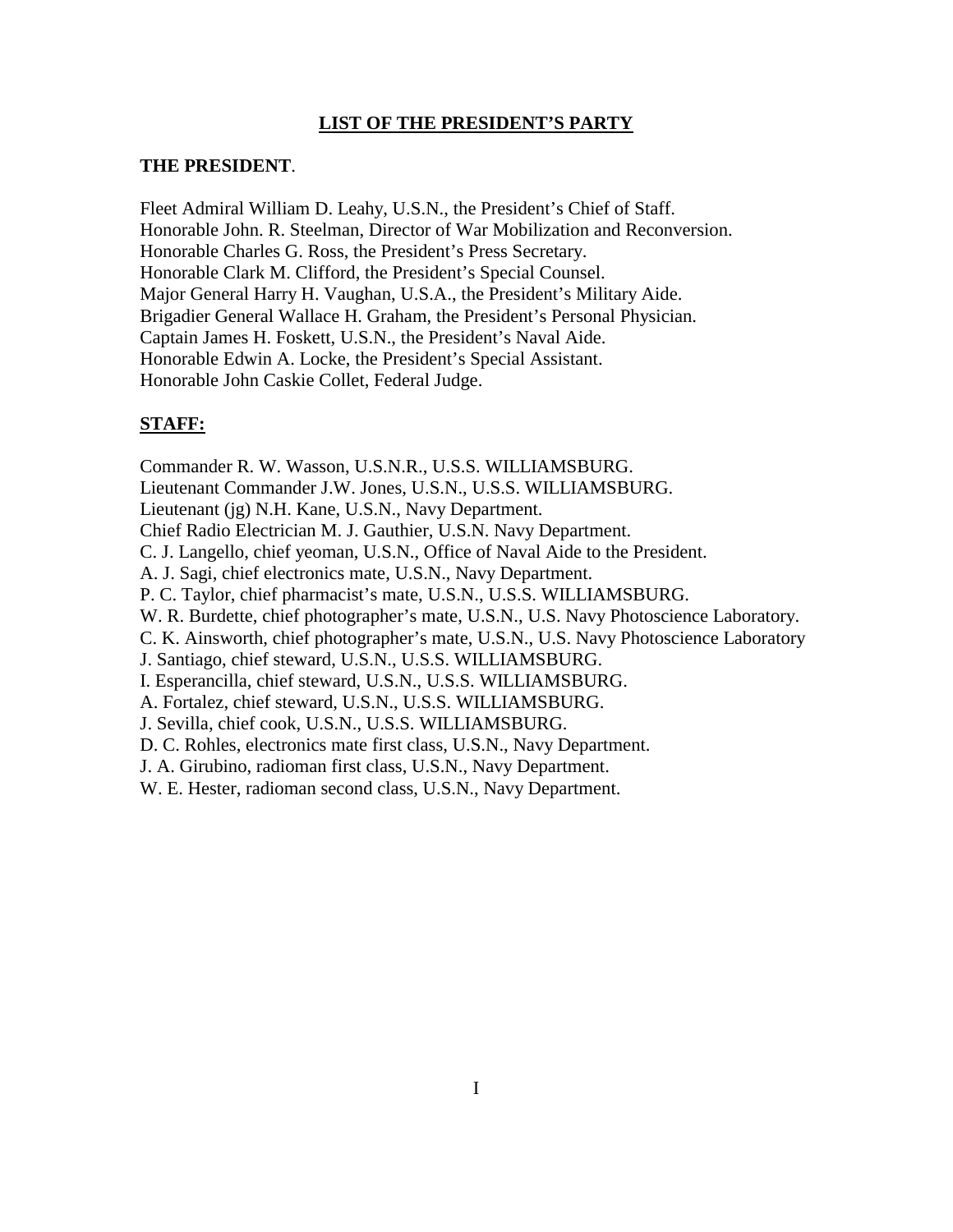## **SECRET SERVICE**:

Mr. James J. Rowley Mr. Howard S. Anderson Mr. Gerald A. Behn Mr. John T. Gorham Mr. John E. Campion Mr. Kenneth B. Hale Mr. Richard G. Kauffman Mr. James M. Hirst Mr. Paul J. Usher Mr. Floyd M. Boring Mr. Arthur R. Breor Mr. William F. Shields Mr. William B. Abert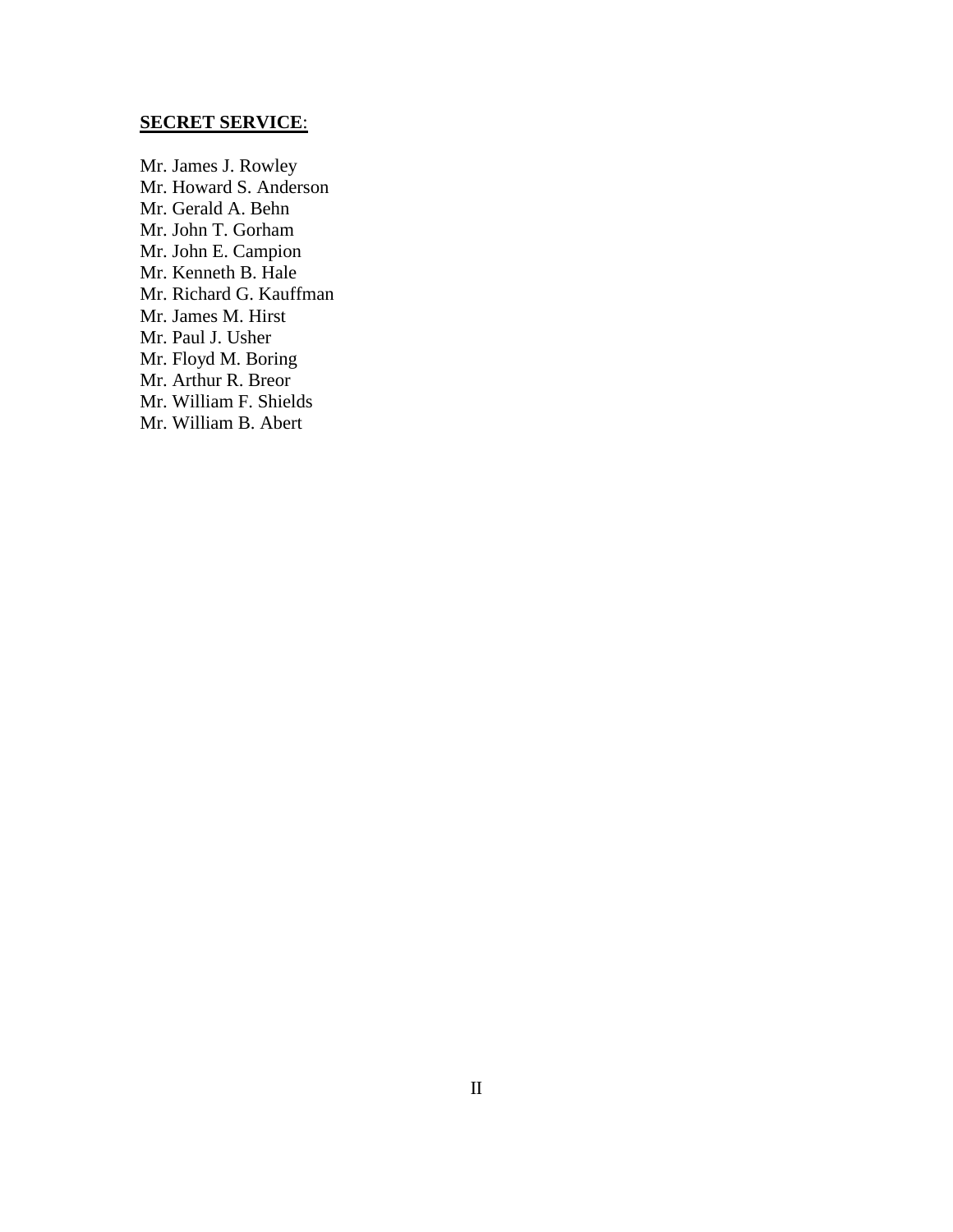#### **LOG OF THE PRESIDENT'S VACATION TRIP**

#### **Sunday, 17 November**:

 The President, accompanied by his guests, the Honorable Charles G. Ross, the President's Press Secretary; the Honorable Clark M. Clifford, Special Counsel to the President; Brigadier General Wallace A. Graham, Medical Corps, U.S.A., the President's personal physician; Captain James H. Foskett, U.S. Navy, the President's Naval Aide; and Mr. Edwin A. Locke, Special Assistant to the President, departed from the White House at 0904, by motor car, for the Washington National Airport. Mrs. Truman accompanied the President to the airport to see him off to Key West, Florida, on his brief vacation trip.

 At the airport, the President bade farewell to Mrs. Truman, and, with members of his party, boarded the Presidential plane.

 Other passengers to embark on the Presidential plane were Lieutenant Commander William M. Rigdon, U.S.N., Assistant to the Naval Aide to the President; Mr. James J. Rowley, Supervising Agent, White House Secret Service Detail; and Mr. John Campion of the U.S. Secret Service.

 At 1015, the Presidential plane, piloted by Lieutenant Colonel Henry Myers, U.S.A., took off from the National Airport for Key West. It was raining, cold and dreary when we departed Washington. The weather cleared about 1100, so that our flight to Key West was routine and uneventful.

 The Presidential plane landed at the U.S. Naval Air Station, Boca Chica, about five miles distant from Key West, at 1510.

 The President, first to leave the plane, paused at the gangway in order to permit photographs to be taken, then descended and greeted the officials assembled to welcome him to Florida. Among those on hand at Boca Chica to meet the President were – Rear Admiral Ralph Davison, U.S.N., Commandant Seventh Naval District; Rear Admiral C. W. Syter, U.S.N., Assistant Chief of Naval Operations (Coordinator of Undersea Warfare); Captain H. M. Cooper, U.S.N. Commanding Officer, U. S. Naval Air Station, Key West, and Senior Officer Present, Key West; Captain W. A. Saunders, U.S.N., Commanding Officer, Submarine Base, Key West; Captain A. G. W. McFadden, U.S.N, Commander Fleet Sound School, Key West; Captain J. T. Ruhsenberger, U.S.N., Commander Anti-Submarine Development Squadron One; Captain W. E. Davis, U.S.N.; Captain Frank Sutton, U.S.N.; Captain E. S. Hutchinson, U.S.N., and Lieutenant Colonel Clifford E. Singleton, U.S.A.

 The President then greeted and spoke briefly with members of the White House Press Association who had preceded him to Key West to cover his visit here. These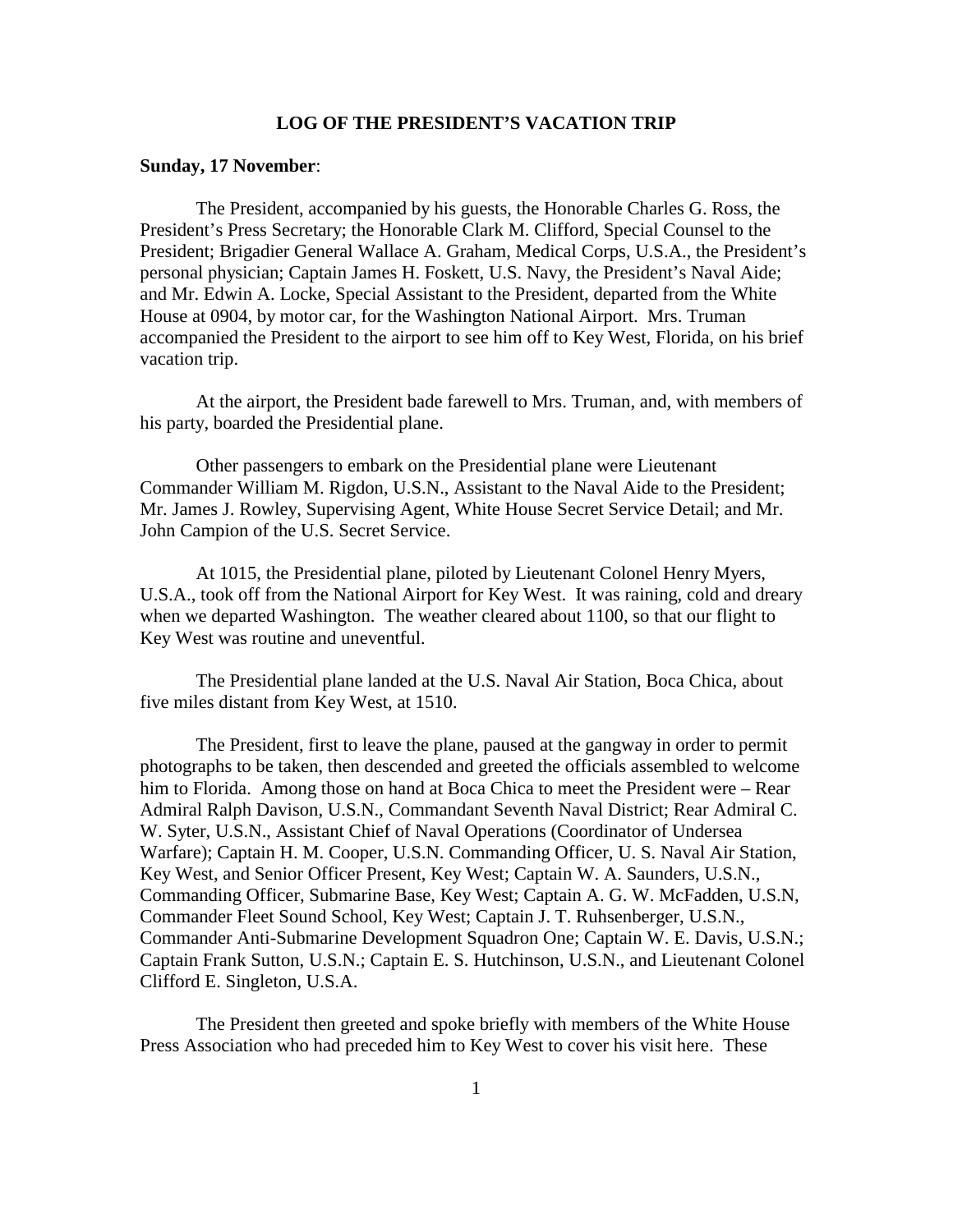gentlemen had arrived at Boca Chica at 1450 in a chartered plane of the Eastern Air Lines- they included:

#### **Newspaper Correspondents**:

Mr. Merriman Smith United Press Mr. Ernest Vaccaro Associated Press Mr. Felix Belair New York Times Mr. Joseph Short Baltimore Sun Mr. Joseph Fox Washington Star Mr. Edward Folliard Washington Post Mr. John O'Brien Philadelphia Inquirer Mr. Paul Healy **New York Daily News** Mr. Charles Vandevender New York Post Mr. William Strand Chicago Tribune Mr. Eugene Davis Transradio News Mr. Sam Shaffer Newsweek Mr. Larry Laybourne Time

### **Radio:**

#### **Still Photographers**:

Mr. George Skadding Life Magazine Mr. John S. Thompson Acme Newspictures

### **Motion Picture Pool**:

Mr. Robert Nixon International News Service Mr. Thomas Twitty New York Herald Tribune

Mr. Don Fisher National Broadcasting Co. Mr. John Adams Columbia Broadcasting System Mr. William Coyle **American Broadcasting Co.** Mr. Reginald Turner Mutual Broadcasting System

Mr. Arthur Scott **International News Pictures** Mr. John Rous **Associated Press Photos** 

Mr. John Garvey **Fox Movietone News**  MGM News of the Day Paramount News Pathe News, Inc. Universal Newsreel, Inc.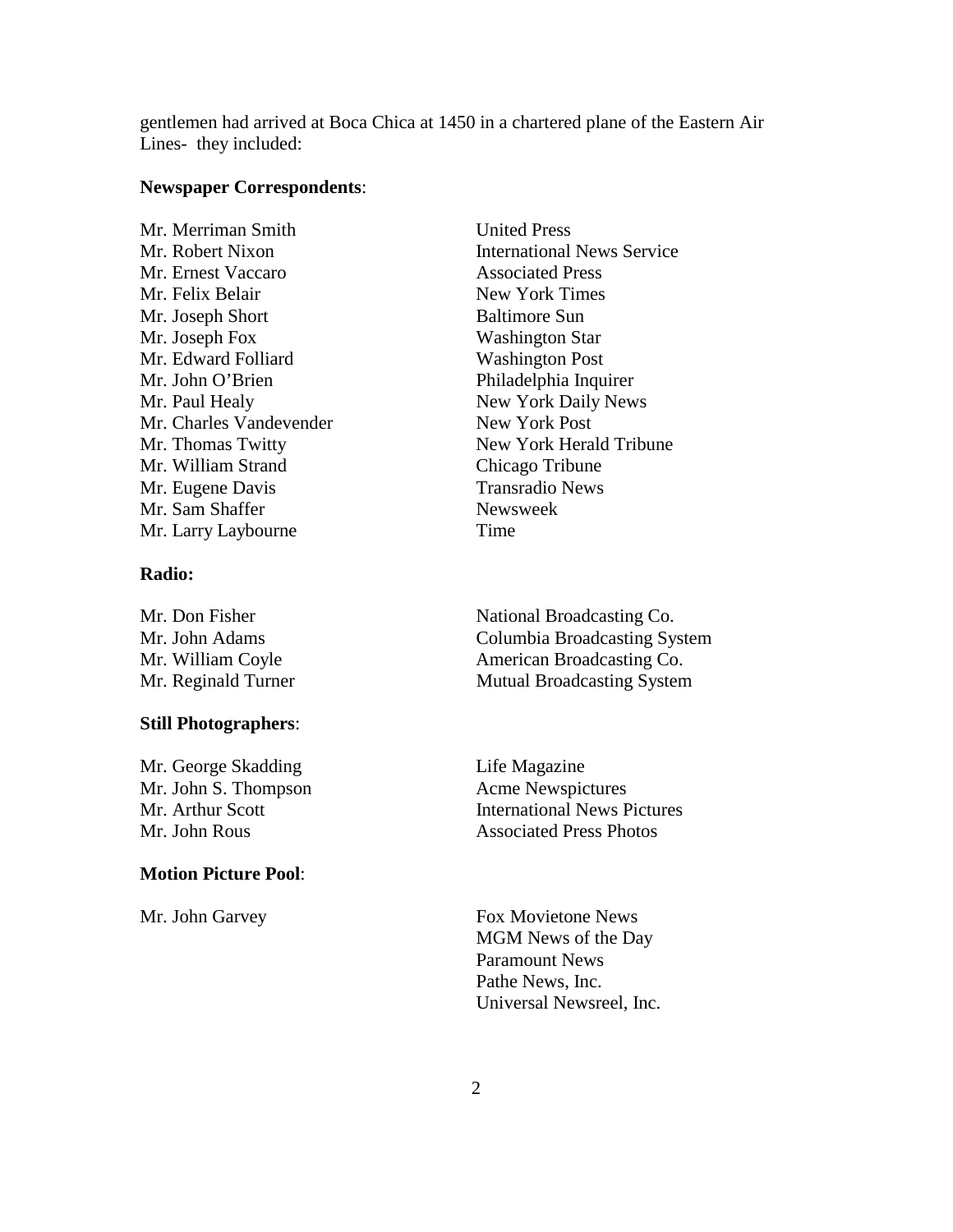Mr. Carrol S. Linkins, Western Union Representative, Mr. Dewey E. Long, White House Transportation Officer; and Secret Service Agents Boring, Behn, Hale, Kauffman, Usher and Hirst were also passengers in this advance plane.

 After the exchange of greetings and pleasantries, the President and members of his party embarked in waiting automobiles and the motorcade of a score or more cars bearing the Presidential party, welcoming officials, and members of the press and radio group, proceeded down the Key Highway to the Submarine Base at Key West, where the President was to make his temporary headquarters.

 With the President in his car were Rear Admiral Styer, Captain Foskett and Captain Cooper. Admiral Styer, whose headquarters are in Washington, had preceded us to Key West to be on hand to serve as liaison officer of our party. As Coordinator of Undersea Warfare, he has administrative jurisdiction over many of the Naval activities located in Key West.

 Admiral Davison, who had flown down from his headquarters at Jacksonville to be on hand to welcome the President to the Seventh Naval District, remained at the airport and departed for return to Jacksonville later in the afternoon.

 As the motorcade neared the center of the town of Key West, we found the streets lined with people who had gathered for a glimpse of their President. The President smilingly returned the greetings of the waving crowds by raising his hat to them.

 At the Submarine Base, officers and enlisted personnel, spaced at four-foot intervals, lined the streets to the Commandant's House in a "man-the-rail" ceremony. The President's flag was hoisted over the Administration Building at 1535 on the President's arrival at the Commandant's quarters. By special request, no honors were rendered other than by the Marine Guard paraded at the Gate.

 Shortly after his arrival at his quarters, the President talked by telephone with Mrs. Truman at the White House and informed her of his safe arrival.

 The party soon shifted to lighter clothing as it was quite warm at Key West. Then after a casual inspection of their pleasant and spacious quarters, the President and members of his party settled down to spend the remainder of the day relaxing and resting after their five-hour plane ride from Washington. Quartered in the Commandant's House with the President were Mr. Ross, Mr. Clifford, General Graham, Captain Foskett and Mr. Locke.

 The area immediately surrounding the Commandant's quarters had been roped off and was restricted. Marine guards were stationed about the area, standing continuous sentry duty, permitting only the members of the party and those persons issued special security passes to enter the area. This precaution, coupled with the presence of Secret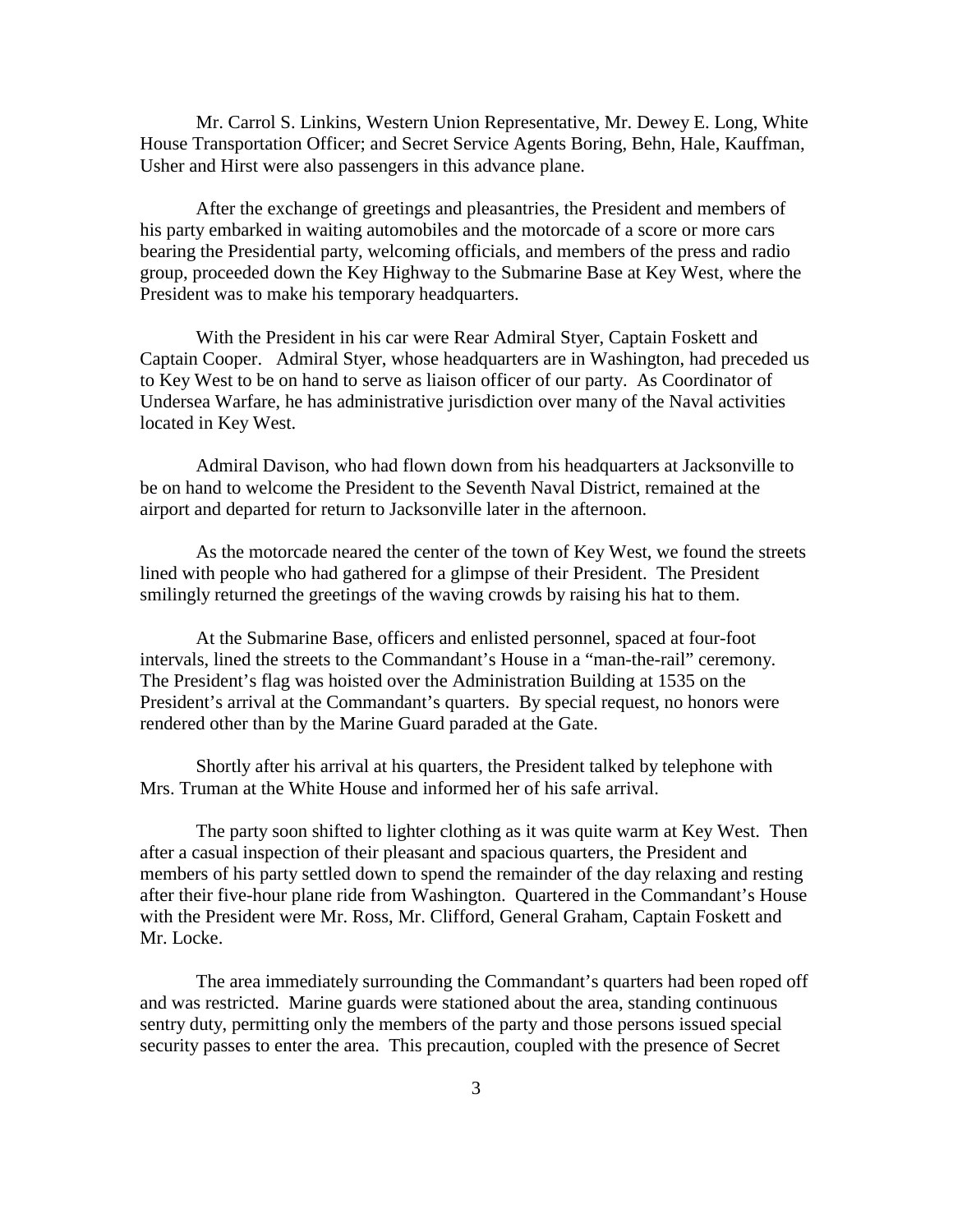Service agents about the Commandant's quarters, afforded complete security for the President.

 Members of the press and radio group were berthed and messed at the Bachelor Officers' Quarters at the Submarine Base.

 At 1653, the Presidential plane, with Lieutenant Commander Rigdon as passenger, took off from the Naval Air Station, Boca Chica, for return to Washington, D.C. Lieutenant Commander Rigdon made the trip to Key West for the purpose of noting preparations made for the party's stay at Key West and to supplement their needs, if required. The plane reached Washington, on the return flight, at 2130.

 It should be mentioned here that an advance party, consisting of Commander R. W. Wasson, U.S.N.R. Lieutenant commander J.W. Jones, U.S.N., of the U.S.S. WILLIAMSBURG; Lieutenant (jg) Neal H. Kane, U.S.N., Chief Radio Electrician M. J. Gauthier, U.S.N., of the Navy Department; Assistant Supervising Agent Anderson, agents Gorham, Breor, Shields, and Abert of the White House Secret Service Detail; Charles J. Langello, chief yeomean, U.S.N., from the office of the Naval Aide to the President; W. R. Burdette and C. K. Ainsworth, chief photographers' mates of the U.S. Navy Photoscience Laboratory, Anacostia, D.C.; Preston C. Taylor, chief pharmacist's mate, U.S.N., chief stewards J. Santiago, I. Esperancilla, and A. Fortalez; and chief cook J. Sevilla, U.S.N. of the U.S.S. WILLIAMSBURG, departed from the U.S. Naval Air Station, Anacostia, D.C., at 1020, Friday, November  $15<sup>th</sup>$ , via Navy transport plane for Key West, Florida.

 The advance party arrived at the Naval Air Station, Boca Chica, Florida at 1640 on November  $15<sup>th</sup>$ . Personnel and baggage were transported by automobile to the U.S. Naval Submarine Base, Key West, a distance of about five miles, where the advance party was assigned accommodations for messing and berthing.

 At Key West, Mr. Anderson conferred with officials of the Submarine Base and local city officials concerning arrangements to facilitate the President's movements and afford him the maximum of comfort and security. He was assisted in this by Mr. Cecil Sewell of the Jacksonville office of the Office of Naval Intelligence, and Mr. Louis Padgett, supervising agent of the Atlanta Field Office of the Secret Service, Atlanta, Georgia.

 Commander Wasson, and the stewards and cooks were directed to the Commandant's House on the Submarine Base, where they commenced the task of making ready the quarters to be occupied by the President and his party. The quarters had been vacant for some time and there was very much to be done in preparing them for the President's arrival. They were ably assisted in making the quarters attractive and livable by Mrs. Saunders, wife of Captain Saunders, commanding the Submarine Base, and Mrs. Johnson, wife of Captain Johnson, executive officer.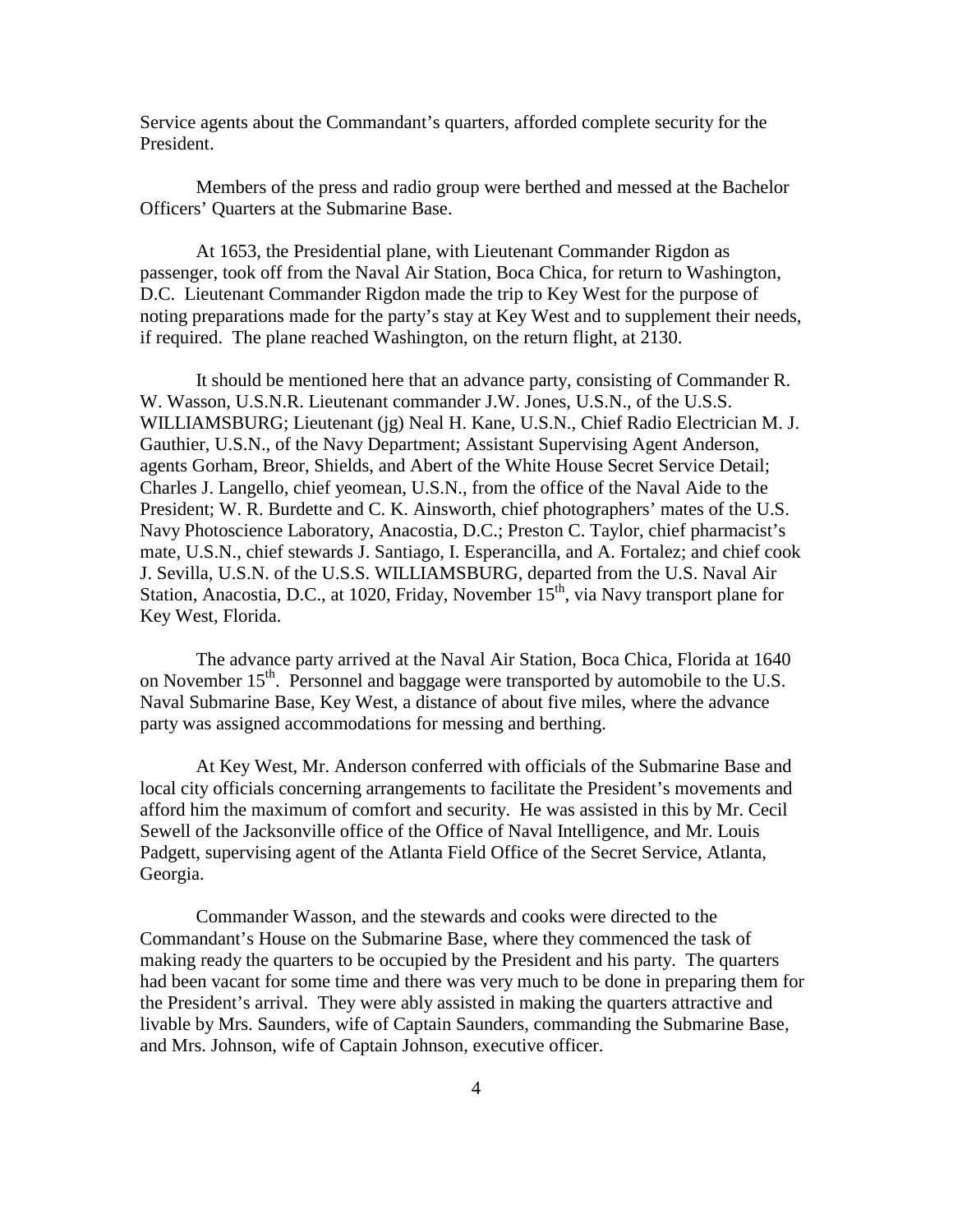Lieutenant Commander Jones, Lieutenant (jg) Kane and Chief Radio Electrician Gauthier went to work setting up a communications system for direct rapid communication with the White House. The Navy Department made available teletype equipment with special direct land wire service between the White House map room and the Communications Office at the Submarine Base, Key West. Arrangements were also made for a standby radio key circuit through Radio Central in Washington to the White House and for radio teletype service between Key West and Washington in the event wire facilities failed.

 The Commandant, Seventh Naval District, made personnel available to help effect these installations. The communications personnel of the Submarine Base, under the supervision of Lieutenant Mary V. Raftus (W), U.S.N.R., rendered valuable assistance to Lieutenant Commander Jones in setting up the communication system.

 Chief Yeoman Langello set up an office in the Code Room, directly across the street from the Commandant's House, in the same area that the communications facilities were set up.

 At 1730, on Saturday, November 16, Rear Admiral C. W. Styer, U.S.N., of the Navy Department, arrived by Naval aircraft from the Naval Air Station, Anacostia, D.C. In this same aircraft were four enlisted personnel who were originally scheduled to arrive with the advance party on November  $15<sup>th</sup>$ , but who were left at Anacostia because of insufficient space on the plane. These men were A. J. Sagi, CETM, U.S.N., D. C. Rohles, ETMlc, U.S.N., J. A. Girubino, RMlc, U.S.N., and W. E. Hester, RM2c, U.S.N. They had come down from the Navy Department to assist Lieutenant Commander Jones.

By 1200 on Sunday, November  $17<sup>th</sup>$ , all preparations were complete.

 At 1335, Supervising Agent Anderson, in company with other Secret Service agents, station officers and other personnel, local police officials and members of the Florida Highway Patrol, departed by automobiles for the Naval Air Station, Boca Chica, to await the arrival of the President. Included in the motorcade was a 1946 Buick, blue cabriolet (top removed) that had been placed at our disposal by Mrs. A. J. Mills of 526 Angela Street, Key West, Florida, for the President's use during his stay at Key West.

#### **Monday, 18 November**:

An ideal Florida day, warm and bright, dawned on Key West.

 At 0745, the President, General Graham and Captain Foskett donned their bathing suits, left their quarters and walked several blocks to the swimming pool on the Base where they swam and exercised for about twenty minutes. They were joined there by Admiral Styer and Captain Saunders.

At 0815, the President and his party returned to quarters.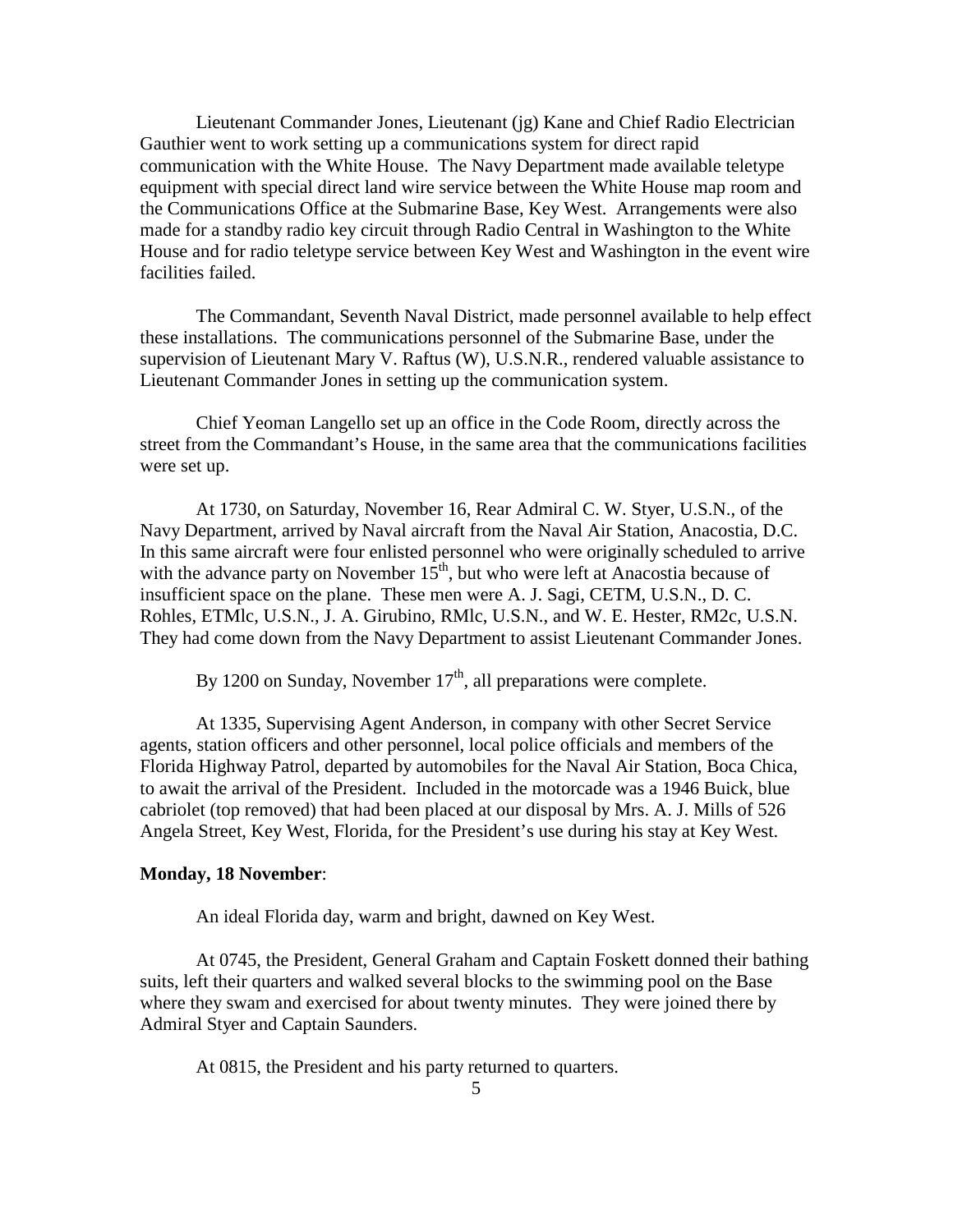At 1000, the President, Mr. Clifford, Mr. Ross, Mr. Locke, Admiral Styer, General Graham, Captain Foskett, and Captain Saunders, walked to the beach on the Base and went swimming again. The beach there is of smooth white sand and is excellent for sun bathing and swimming.

 The President and his party returned to quarters at 1130. After lunch, they all napped and later lounged about their quarters for the remainder of the day. All definitely agreed that the ideal Florida weather was a welcome change from the winter cold of Washington.

 Invitations had commenced arriving by this time from people who wished to entice the President to the allegedly more alluring "garden spots" of Florida to spend the remainder of his vacation. The President had to regretfully decline them all because of his short stay and already crowded schedule.

 At 1805, Ensign R. W. Illgen, U.S.N.R., arrived with mail from the White House. The mail had been flown from Washington to Key West via Navy aircraft. Overnight accommodations were furnished Ensign Illgen at the Bachelor Officers' Quarters of the Submarine Base.

#### **Tuesday, 19 November**:

 The President arose about 0700, to be greeted by another ideal day; clear, sunny and warm.

 Dressed in their swimsuits, the President, together with General Graham and Captain Foskett, left the house at 0805 and walked to the swimming pool. After a twenty-minute workout there they returned to the Commandant's House.

 At 0920, Ensign Illgen departed with Presidential mail for the White House. The mail was flown from the Naval Air Station, Boca Chica to Washington.

 At 0930, Chief Radio Electrician Gauthier, having completed his temporary additional duty with the Naval Aide, departed Key West to return to the Navy Department.

 At 0950, the President, accompanied by General Graham, Captain Foskett, Mr. Clifford and Mr. Locke, again attired in their bathing suits, walked to the Submarine Base beach where they swam and sunned themselves. A medicine ball was taken along and Captain Foskett, General Graham, Mr. Clifford and Mr. Locke tossed it around a bit while the President watched.

 While the President and his party were at the beach, Mr. Ross, accompanied by Admiral Styer, Captain Hutchinson, and some members of the press group, boarded the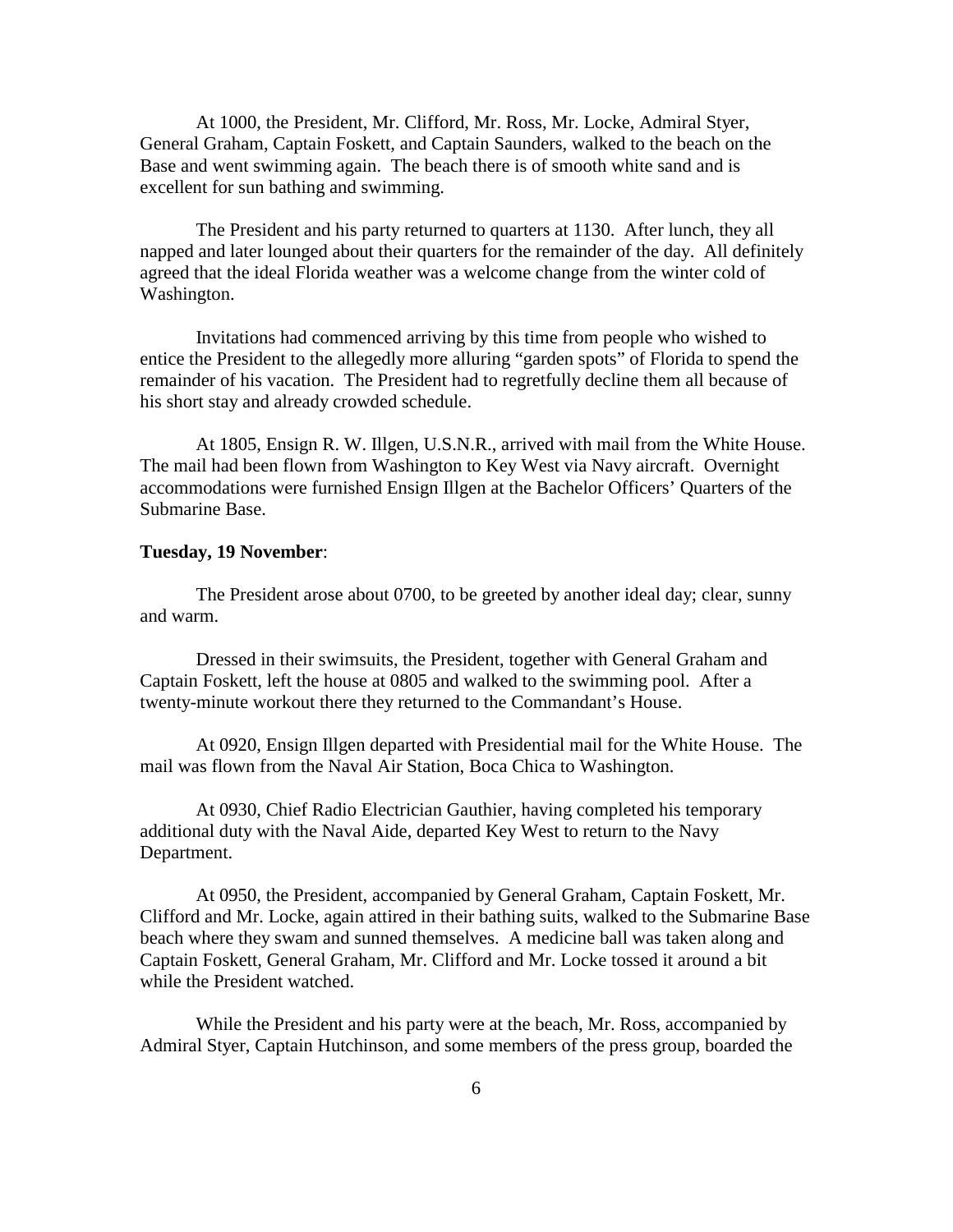Submarine Cobbler, (Commander W. G. Homan, U.S.N., commanding). The submarine got underway and stood out to sea to a distance of about 20 miles south of Key West, and then submerged to a depth of 300 feet. While thus submerged, Mr. Ross called his group together for a press conference. This is believed to have been the first undersea conference ever held by a White House press secretary.

The President and his party returned to their quarters at 1210.

 At 1326, the Submarine COBBLER stood in and tied up alongside the dock at the Submarine Base, and Mr. Ross and his party disembarked.

 After lunch, the President took a nap. Mr. Clifford, General Graham and Captain Foskett went deep-sea fishing, with Captain Saunders (Commanding Officer of the Submarine Base). Their catch included a 12-pound grouper and a 7-pound Spanish mackerel.

 The President had awakened in time to greet the returning fishing party. Later in the afternoon the President talked by telephone with Mr. Myron Taylor from New York.

 A 1700, the President and his party received members of the press at a small reception in the Commandant's quarters. Guests also included a number of the senior officers of the Naval Base. By 1830, all guests had departed.

 At 1715, Ensign Fabian J. Paffe, Jr., U.S.N.R., arrived with Presidential mail from the White House. The mail, as before, had been flown from Washington to Boca Chica. Accommodations for staying overnight were arranged for Ensign Paffe at the Bachelor Officers' Quarters.

 After dinner, the President and his party lounged about the quarters, and spent the evening at home, taking it easy.

### **Wednesday, 20 November:**

The weather today was a repeat of that of the two previous days  $-$  a bright sun afforded an ideal warmth and encouraged one to take things slow and easy.

 The President, after arising, walked to the swimming pool, swam for about twenty minutes, and then returned to quarters. He was accompanied by General Graham and Captain Foskett.

 At 0920, Ensign Paffe departed for the Naval Air Station, Boca Chica, with Presidential mail to be flown toWashington, and ultimate delivery to the White House.

At this time, a message was received from Lieutenant Commander Rigdon at the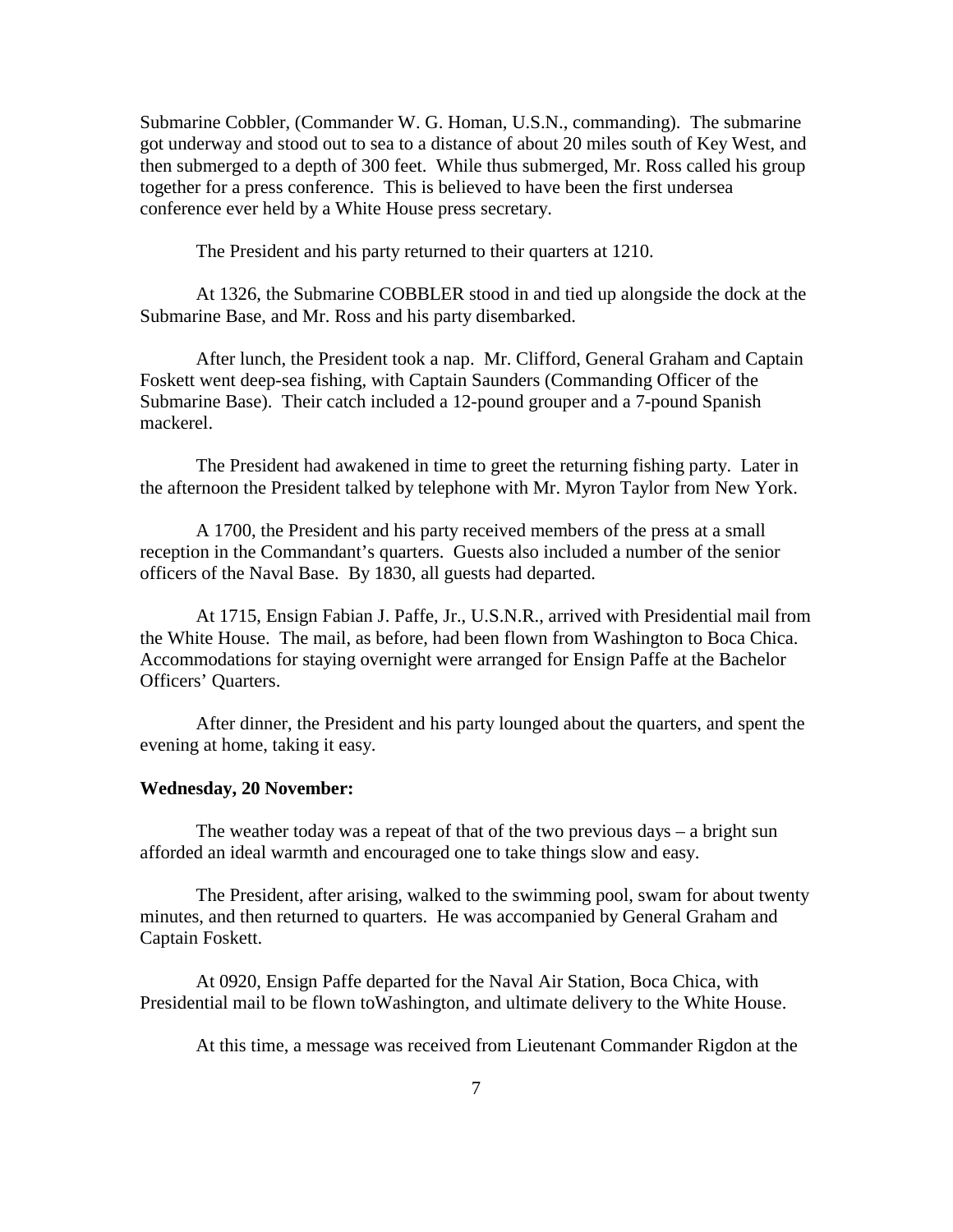White House that the President's plane had departed Washington, D. C. at 0800, and that embarked in the plane were Fleet Admiral William D. Leahy, U.S.N., the President's Chief of Staff; Honorable John R. Steelman, Director of War Mobilization and Reconversion; Judge John Caskie Collet; and Major General Harry H. Vaughan, U.S.A., the President's Military Aide. They had been invited by the President to join him at Key West.

 Preparations were made by the President and his party to drive to the Naval Air Station, Boca Chica, to greet his guests on their arrival.

 At 1030, the President took the wheel of the Presidential automobile, and with Admiral Styer, Secretary Ross, Captain Foskett, and Mr. Locke as passengers, drove off from the Commandant's House. On leaving the Submarine Base, they proceeded through Key West and up the Miami Highway for a distance of about 32 miles. Supervising Agent Rowley, Agents Padgett, Gorham and Albert followed in a Secret Service car.

 The President timed his arrival at the Boca Chica Naval Air Station at 1150, where he greeted the station officers.

 As the Presidential plane was not due to arrive until about 1240, the President made a foot tour of the Naval Air Station. Many of the latest Navy secret devices were on display for the President along the line on the airfield. Captain J. R. Ruhsenberger, U.S.N., Commanding Officer, Anti-Submarine Development Squadron One, conducted the tour and explained each device. The President showed a keen interest in all phases of the display. The President was shown a plane equipped with rockets; a depth control device; a periscope for airplanes invented by Lieutenant James Pickard, who was present and was greeted by the President; a sonar buoy; a high voltage camera for night photographs, which was demonstrated for the President; a plane loaded with bombs; a mail pick-up rig; a magnetic airborne detector equipment, which was demonstrated; and the Blimp K-52, which the President boarded and inspected.

 The commercial photographers present up to this point were not permitted to take photographs in view of the secret nature of the devices shown the President. However, members of the press took motion pictures and still shots of the President embarking and disembarking from the Blimp.

 The President then, with the group on tour, walked to the control tower, and climbed up to the top, where he inspected the aerological office and the control equipment.

 At about 1235, the President and his group returned to the area where the plane was due to land and chatted with members of the press.

 At 1240, the Presidential plane landed and taxied to the area where the President and his party were waiting.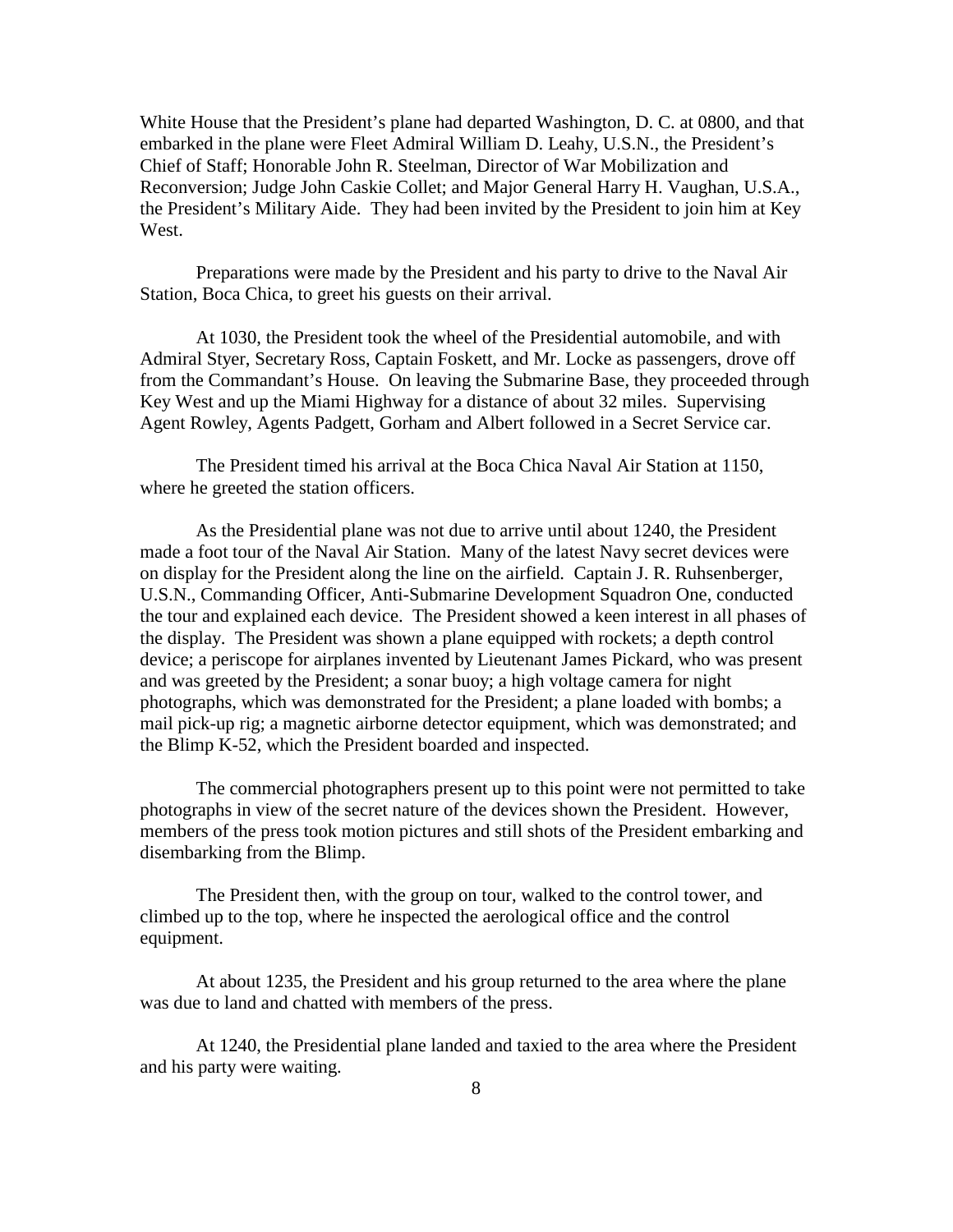First to leave the plane was Admiral Leahy, followed by Mr. Steelman, Judge Collet and General Vaughan, who greeted the President with, "Hi, Boss!"

 The President greeted his guests, and then he again took the wheel of the Presidential automobile. With Admiral Leahy and Agent Boring in the front seat, Mr. Steelman, Judge Collet and General Vaughan in the rear seat, the President drove off, followed by other members of his party, and the Secret Service agents.

 Along the highway to Key West, the President stopped the motorcade near a scenic spot on the road, and the photographers were permitted to take pictures of the party.

 The President then continued on to the Submarine Base, arriving at about 1300. The newly arrived guests were quick to make themselves comfortable in their quarters at the Commandant's House which they were to occupy during the remainder of the President's vacation stay in Key West.

 At 1830, Ensign J. J. Willis, U.S.N.R., arrived with Presidential mail from the White House. Similarly, this mail was flown from Washington to Key West. Accommodations were also made at the Bachelor Officers' Quarters for Lieutenant Colonel Henry T. Myers, U.S.A., pilot of the Presidential plane, who was to remain in Key West until the President's departure for return to Washington, D.C.

 At 1900, the President, accompanied by his entire party left their quarters for the Officers' Club, where they attended a reception and buffet dinner given in his honor by the officers of the Naval Base.

 At 2100, the President and his party returned to quarters, where they spent the remainder of the evening lounging about.

#### **Thursday, 21 November**:

 At 0800, the President and his party left their quarters for the pier on the Submarine Base, where they boarded the crash boat DOLPHIN for passage to the Anti-Submarine Development Squadron Base, for the purpose of boarding the Submarine U-2513.

 At 0810, the President and his party (Admiral Leahy, Doctor Steelman, Mr. Ross, Mr. Clifford, General Vaughan, Admiral Styer, General Graham, Captain Foskett, Judge Collet, Mr. Locke, Lieutenant Colonel Myers, Commander Wasson, Secret Service Agents Rowley, Anderson and Padgett, Chief Yeoman Langello, Chief Photographers; Mates Burdette, Ainsworth and Giese, Stewards Santiago and Esperancilla), boarded the U-2513. The President's flag was broken in the U-2513 as he went aboard.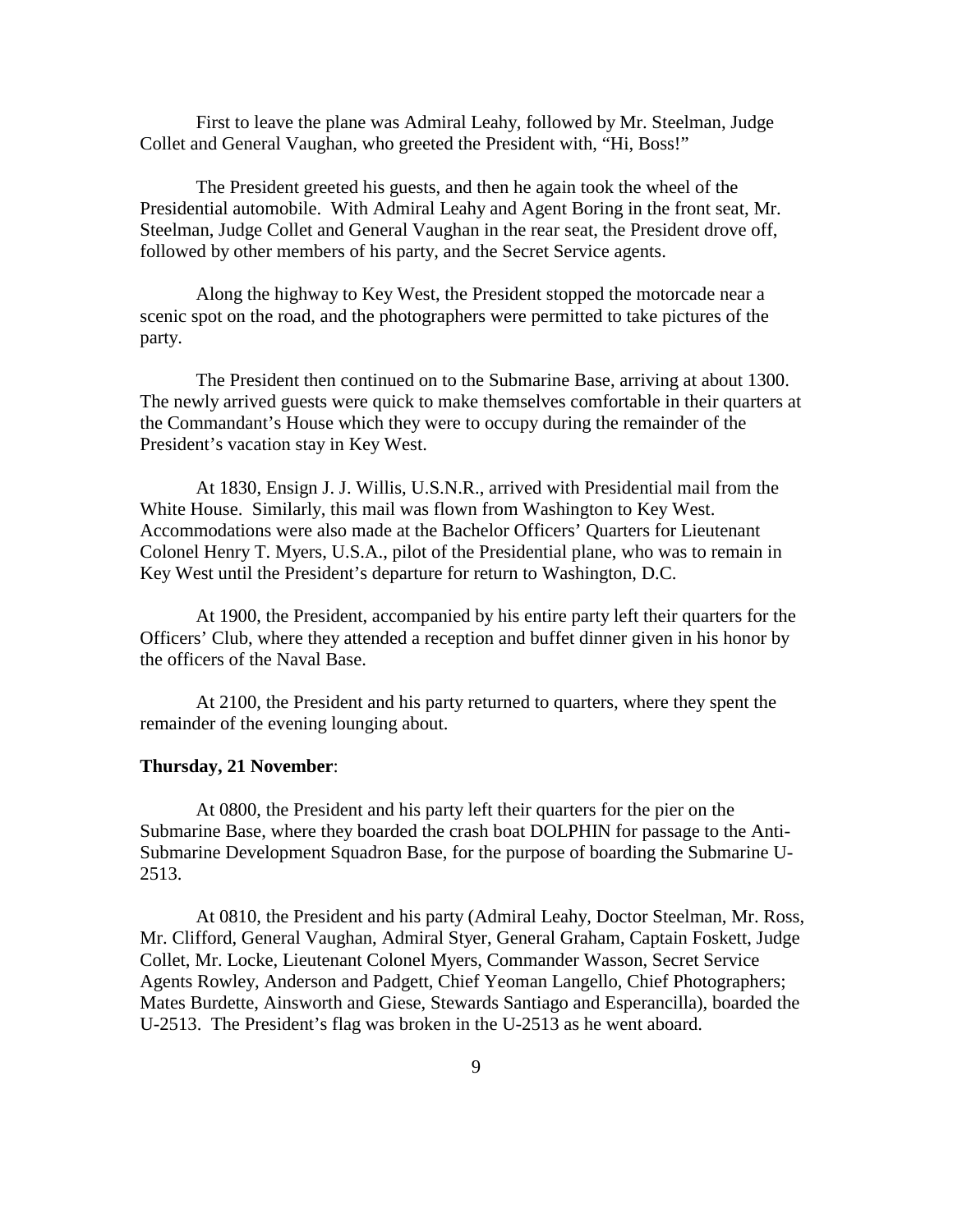The U-2513 was commanded by Lieutenant Commander James Burr Casler, U.S.N., of Chillicothe, Missouri, a veteran of the war in the Pacific, with Lieutenant A. J. Miller, U.S.N., of Flushing, New York, as executive officer. It is one of the German submarines which was surrendered to the British at the end of the war. The submarine was brought from Hamburg to Londonderry, along with 20 other U-boats. American crews picked it up there, along with 6 other German boats, and brought it to Portsmouth, New Hampshire under its own power. The U-2513 was assigned to Key West in April of this year for experimental purposes. Through overhaul and installations of American make, this type boat has been operating successfully since December 1945. It is understood that the Germans and English have experienced considerable difficulty operating this type of boat. Our crews have had little trouble with them except for scarcity of spare parts, which has since been solved by the manufacture of the parts here in the United States.

 The U-2513 is a high speed type boat. With its streamlined construction, it is capable of making 16 knots while submerged, and with its secret "Schnorkel" breathing device, it can remain submerged much longer than any of our submarines.

 At 0815, the U-2513 was underway from alongside the dock. Members of the press were not permitted to accompany the President and his party on this trip because of the many secret experimental devices installed on board.

The submarine stood out to sea and proceeded to the diving area.

 At 0829, all hands were ordered below. The order was obeyed promptly. Word was then passed to "rig ship for diving."

 At 0837, the President, Mr. Ross, Mr. Clifford, Dr. Steelman and Admiral Styer were served breakfast in the "wardroom." Service for the party had to be performed in several relays. There was scarcely room to move about below decks. Accommodating our group of 22, in addition to the crew of 61 men and 6 officers, really placed "breathing space" at a premium.

 During a bull session below, Mr. Ross remarked jokingly, "It took an order from President of the United States to get Admiral Leahy and Hank Myers down in a submarine."

 At 0930, the submarine commenced its dive, and at the times indicated, reached the following depths:

- . 0932 100 feet.
- 0935 rigged ship for silent running, a procedure effected to make as little noise as possible in order to escape detection.
- 0936- went to flank speed, 15 knots.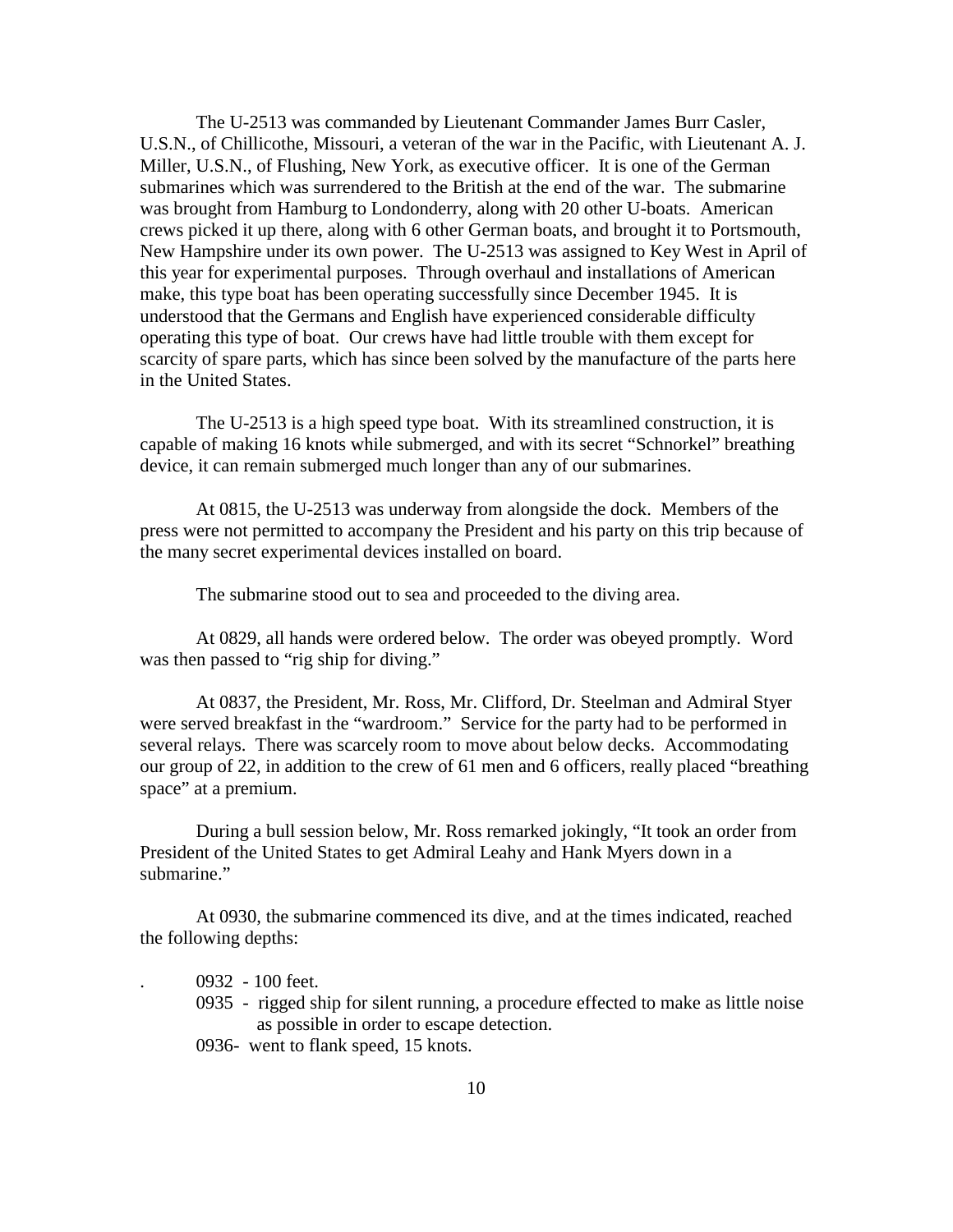- 0938 reduced speed considerably, preparatory to deeper submergence.
- 0940 250 feet.
- 0946 350 feet.
- 0949 400 feet.
- 0953 450 feet.

The ship leveled off and cruised at this depth for about one minute.

 By this time, the air in the submarine was stuffy and humid – and many of us realized it could hardly be fair to ever begrudge the extra 50 per cent compensation paid the personnel of the submarine service. However, at no time was the slightest apprehension felt by any member of our party for his safety. Instead, one could not but notice and admire the perfect teamwork exhibited by the officers and crew at their assigned diving stations. Their businesslike performance greatly impressed the President and was commented on very favorably by him. This teamwork was the result of excellent instruction and long hours of drill – training by which each member of the crew is taught and impressed with the responsibility that the lives of everyone on board depends on a perfect performance of duty by all hands. A single exception usually means disaster to all.

At 0954, the order to surface was given and by 1000, the submarine had risen to a depth of 50 feet, or periscope depth. The President manned the periscope and became an interested spectator as to what was going on above the surface. During the surfacing to this level, the port engine became flooded, which caused smoke to escape into the after battery room. This was soon corrected.

At 1010, the order was given to "stand by to surface and blow up on one main engine" (starboard engine).

At 1015, the ship surfaced.

At 1020, the President, Captain Foskett, Mr. Locke, and the commanding officer of the submarine climbed atop the conning tower. They were later followed by members of the party. The Navy photographers also came topside and made motion pictures and still shots of the group.

While the area atop the conning tower was still wet in places, the President sat down, as did some other members of his party. When they realized what they had done and commented on it, the President remarked smilingly that they were merely covering up to claim that their wet seats came from the sea water on the conning tower, while actually they became wet from "apprehension" while the submarine was submerged.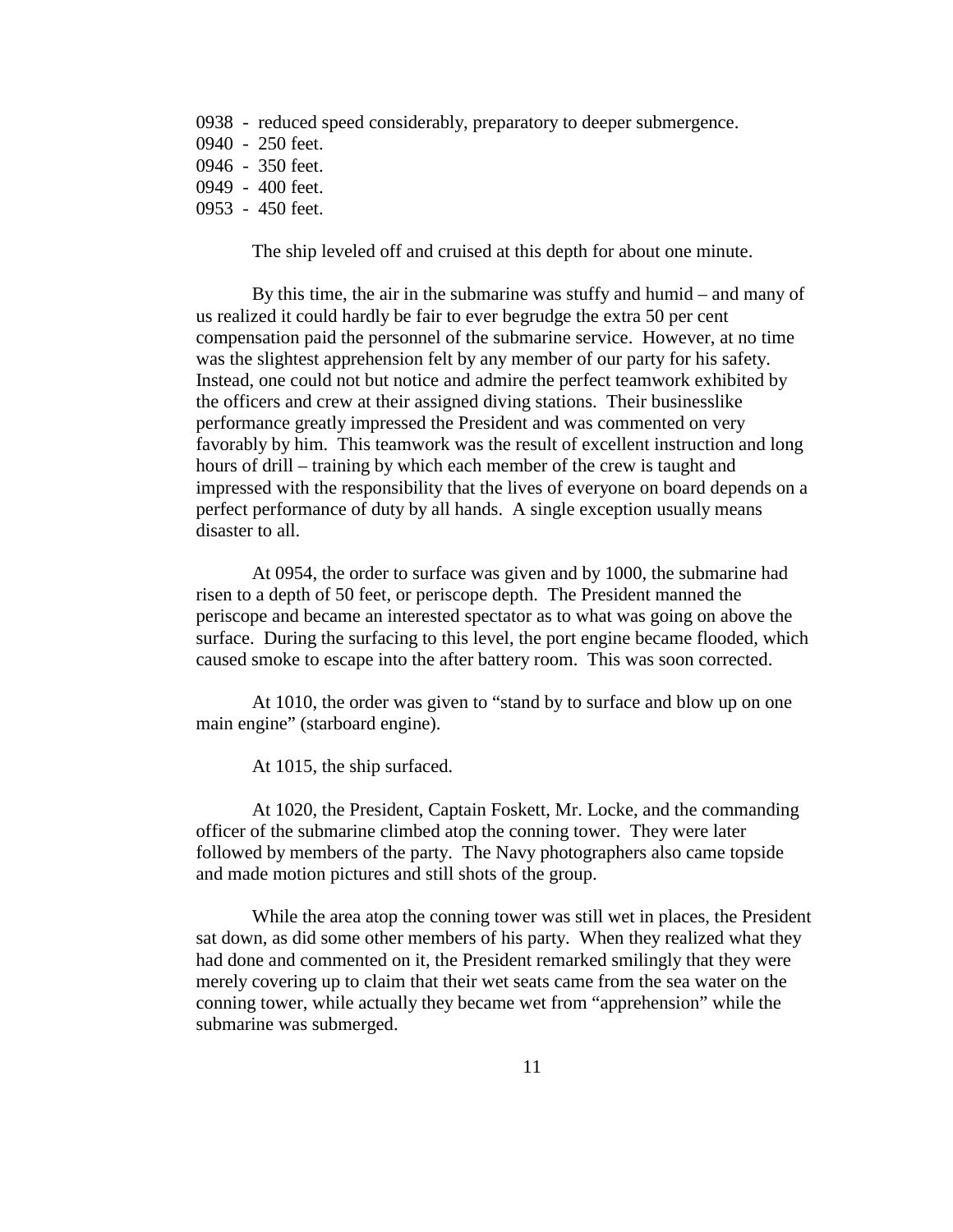At 1037, the Destroyer Escort U.S.S. WILKE (DE 800) (Lieutenant Commander R. J. Dressling, U.S.N., commanding) which had followed us out to the diving area and was on station about 2000 yards abeam to port, fired a demonstration salvo of practice hedgehogs and depth charges.

At 1046, the WILKE commenced a high speed run, and at 1055, let go salvos of live hedgehogs and depth charges. We noticed that at a distance of 2000 yards each explosion resounded against the U-2513 with a noticeable impulse.

At 1100, the U-2513 headed for its base. The WILKE took station in column about 2000 yards astern, and followed us in.

During the return to base, Captain Casler of the U-2513 signed cards for the President and his entire party on board, certifying them as "Honorable Members of the Ancient Order of Deep Dunkers." Inscribed on the certificate were the submarine insigne, and the words, "Be it known that (space for name) has invaded the Reigns of Davy Jones Locker to a depth of 450' in the U.S.S. Ex-2513, with the President on board 21 November 1945."

Mr. Ross remarked he could now boast that he had reached a depth of 750 feet -- 300 feet during his press conference yesterday and 450 feet today.

At 1155, the U-2513 was tied up alongside the dock at the Submarine Base. The WILKE tied up alongside the dock across the way. Secret Service agents Gorham, Abert, Hirst, and Captain Bass of the Florida Highway Patrol had been embarked in the WILKE.

On arrival alongside the dock, the commanding officer of the U-2513 presented to the President a large "Deep Dunkers" certificate and a photograph of his ship and crew. The Navy photographers took motion pictures and still shots of the presentation.

At 1200, the President and his party disembarked. His flag was hauled down as he left the ship. He greeted members of the press who were on the dock, then walked to the pier where the crash boat DOLPHIN was waiting. All except Mr. Ross embarked, where he met with the newspapermen and briefed them on the President's visit to the U-2513.

After lunch and a nap at their quarters, the President, accompanied by Admiral Leahy, Mr. Locke and Captain Foskett, embarked in the crash boats DOLPHIN and SANDY, and at 1505 left on a fishing trip. Supervising Agent Rowley, Agents Gorham and Boring, Captain Bass of the Florida Highway Patrol and Chief Steward Santiago, accompanied them.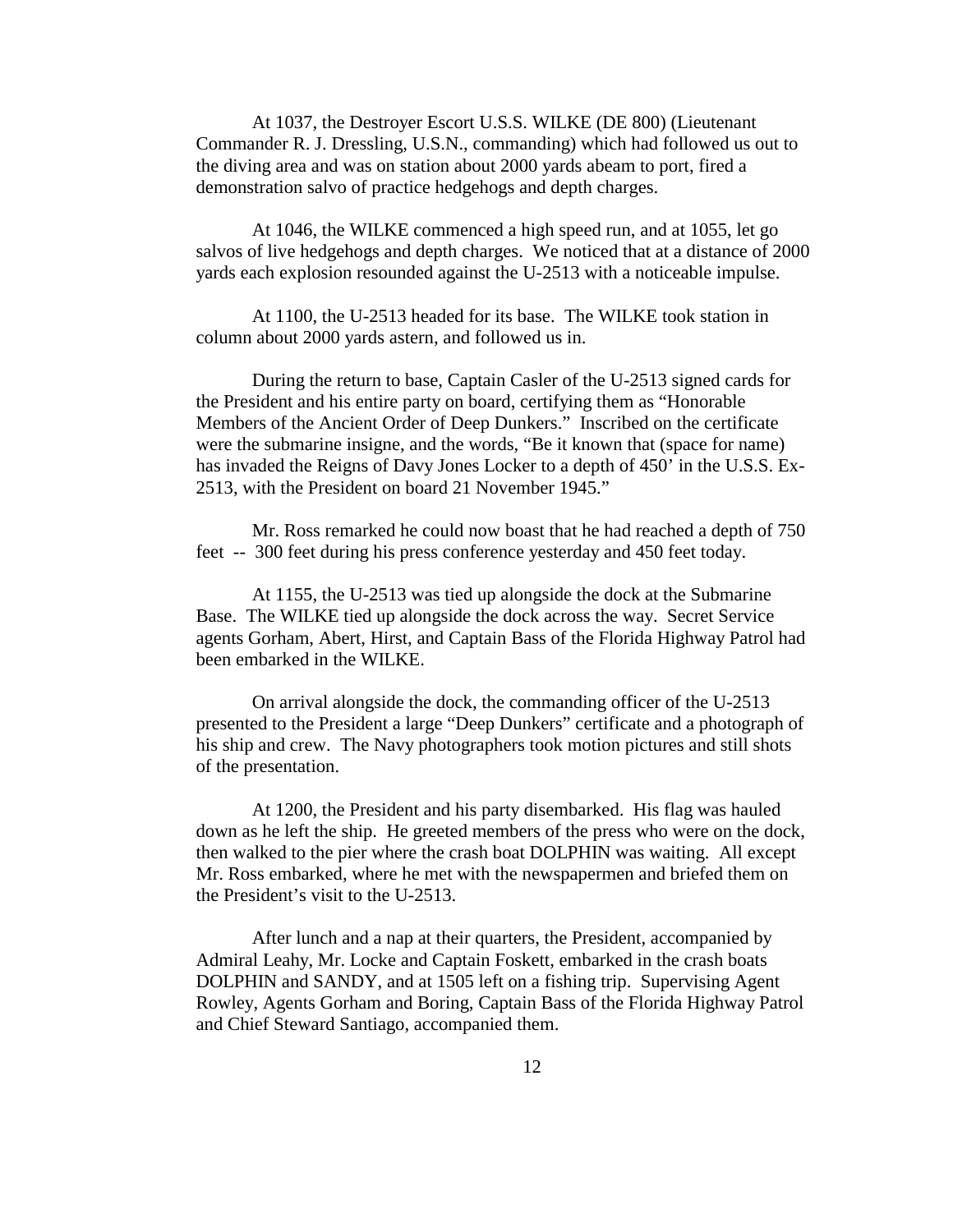Admiral Leahy made the first strike, catching a large grouper. Later he landed a Spanish mackerel, a barracuda, and a Pompano Jack. The President caught a Spanish mackerel, a barracuda, and a grouper. Captain Foskett caught a barracuda.

At 1805, the party returned to quarters.

 At 2100, the President, accompanied by members of his party, left the quarters and walked to the tennis courts on the Base, where an enlisted men's dance was in full swing. At the President's approach, the orchestra stopped playing, and "Attention" was sounded. The jubilant gathering soon crowded around the area where the President and his party stood. Captain Saunders presented the various sponsors of the dance to the President and members of his party.

 Over a microphone set up on the dance floor, the President made a few impromptu remarks, expressing his pleasure at being there as the official guest of the U. S. Navy. The President jokingly remarked about the rivalry between members of the various branches of the armed services of our country. Then, assuming a serious strain, he stressed that when our country was endangered, they forgot their differences and all turned to and worked together as one great team to win two of the greatest wars in history. He spoke of the consequences had we lost the war to the dictatorial powers. He stressed that our great country belonged to them, the young men and young women who helped make it great, and pleaded to them to keep it great. He urged them to read the Constitution – because the Constitution was the Government of the United States – and to abide by the Constitution. He told them that we are living in the greatest country in the greatest age in history.

 At the close of his remarks, the President and his party returned to quarters, where they remained during the rest of the evening.

#### **Friday, 22 November**:

Ideal weather continued.

 At 0800, the President, accompanied by Admiral Leahy, Mr. Ross, Mr. Clifford, Mr. Steelman, General Vaughan, Mr. Locke, Admiral Styer, Judge Collet, Captain Foskett, Lieutenant Colonel Myers, Captain Saunders and his 13 year old son, Bill Saunders, Secret Service Agents, Navy photographers, and a few members of the press, walked to the dock on the Base, and embarked in the U.S.S. STRIBLING (DD 867) for a sight-seeing voyage to Dry Tortugas, Florida.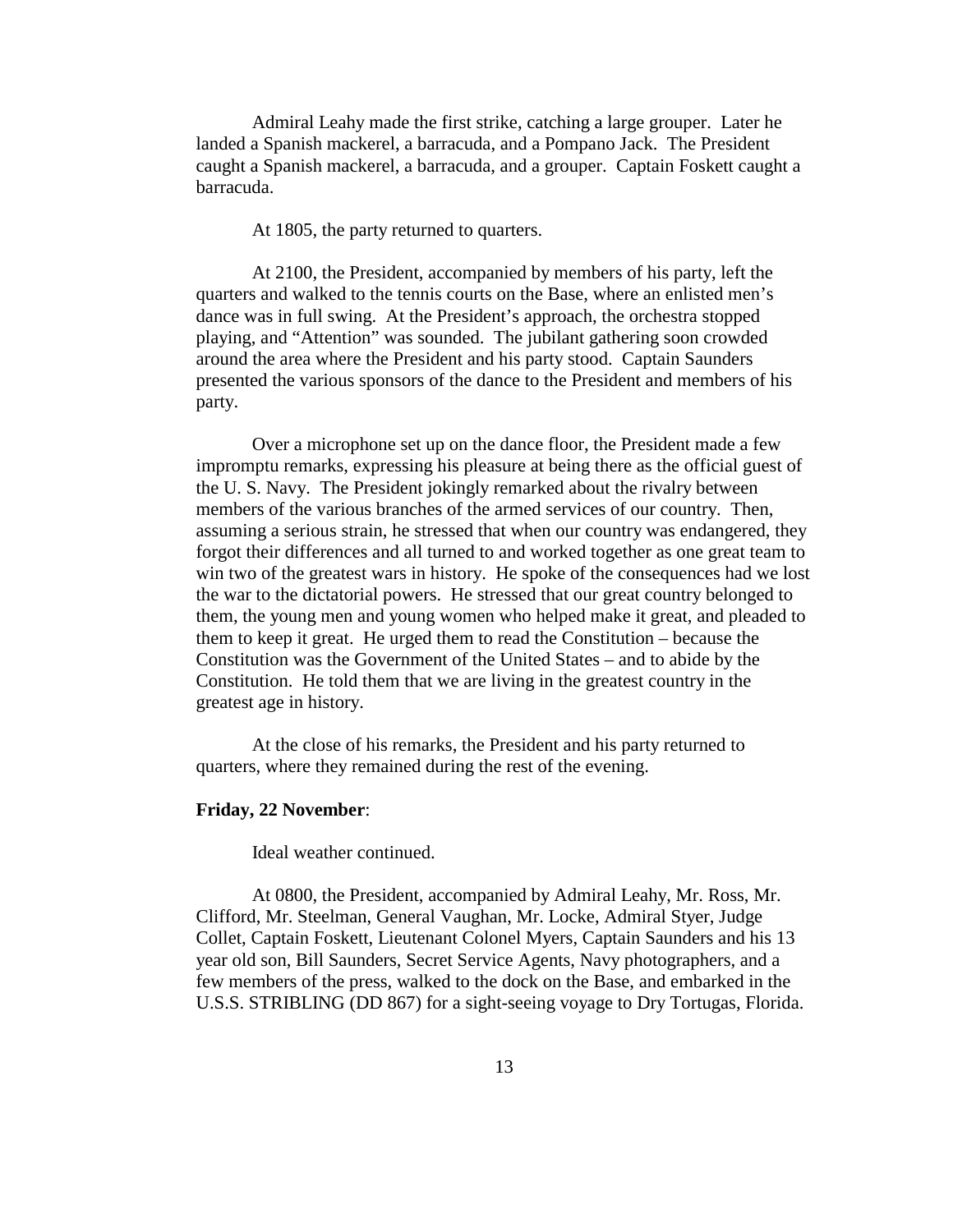The STRIBLING, (Commander Philip W. Mothersill, U.S.N., commanding) is a destroyer of the 2200-ton class. Until June 1946, she was under the command of Commander John D. "P.T. Boar" Bulkeley, U.S.N., who took the ship to Washington, D.C. last Christmas so that he might appear for the premiere showing of the movie, "They Were Expendable," which story he made famous.

 The members of the press were embarked in the U.S.S. O'HARE (DD 889) (Commander Robert Leach, U.S.N., commanding), which departed from the Submarine Base at 0715.

 At 0812, the STRIBLING, flying the President's flag, was underway and stood out to sea. The President and members of his party proceeded to the bridge, from where they watched as the ship worked up to a flank speed of 28 knots. Later they left the bridge and proceeded individually to look the ship over and generally make themselves comfortable.

 The sea was smooth and, at 28 knots, the ship rode very comfortably. At this speed the STRIBLING soon overhauled the O'HARE, and at 1000 passed her to starboard. Members of the press embarked in the O'HARE waved greetings to the President as we passed.

 At 1015, the O'HARE took station in column, about 1200 yards astern, slightly off our port quarter so as not to follow exactly in the sizeable wake churned up by our 28-knot speed.

 At 1121, while the STRIBLING was dead in the water, the President and his party disembarked into the DOLPHIN which had been brought alongside and proceeded to the dock at the Fort Jefferson National Monument on Dry Tortugas.

 Similarly, the O'HARE stopped astern of us and disembarked the members of the press who joined us ashore. When these two groups met on the dock they made quite a sizeable gathering.

 At the landing on Dry Tortugas, the President was greeted by Mr. Russell A. Gibbs, Custodian of the Fort, who offered his services as guide for the President and his party for a lecture-tour of the Fort and the island.

 Mr. Gibbs, with his wife and child, have been living on the island for about two years. He is one of the six people on the island employed by the National Park Service, Department of the Interior. Three families live here, where they stay practically all of the time except for an occasional trip to Key West for supplies.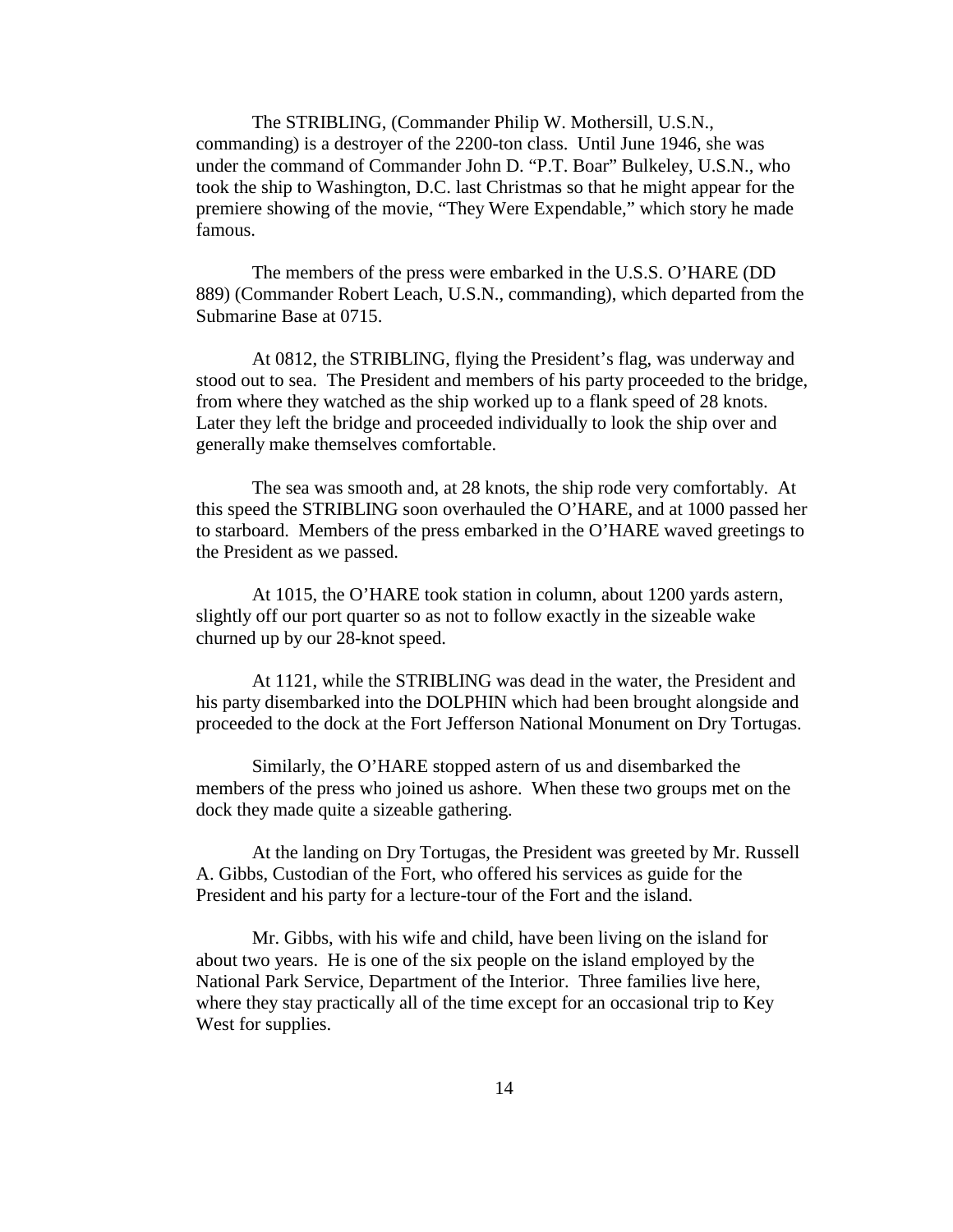The fort is a six-sided structure about half a mile in diameter with walls 8 feet thick and 45 feet high. It was designed for a garrison of 1500 men and an armament of 450 cannon. It has three gun tiers and is surrounded by a breakwater moat.

Mr. Gibbs first explained the construction of the Fort, in that the brick and stone were brought down from New England by sailing vessel; that prisoners, slave labor, and regularly hired brick masons were employed; that the fortifications were built during the nineteenth century for the defense of the American coast, to protect the shipping route from the Gulf to the Atlantic and to prevent enemy seizure of the island for a base of operations against the United States.

At this point, Mr. Clifford, noting the size of the party on tour, jokingly remarked that this was probably the greatest invasion the fort ever had.

Continuing on tour, the President was shown gun emplacements and archways within the casemates. From atop the structure was visible large sections of the Fort that that had been gutted by fire. Strewn about the area were rusted cannon of 16" bore, which cannon made the Fort obsolete before construction was completed.

One of the very interesting facts of the history of the Fort was the story of Dr. Samuel A. Mudd, Maryland physician who set the broken leg of fugitive John Wilkes Booth, President Lincoln's assassin. Convicted of conspiracy, Dr. Mudd was sentenced to life imprisonment at hard labor, and arrived at Fort Jefferson in 1865, where he spent about 4 ½ years before he regained his freedom by pardon. His pardon was occasioned by the fact that occasional outbreaks of yellow fever occurred at the Fort, and in 1867, a major epidemic attacked 270 of the 300 men stationed there. Dr. Mudd, released from confinement, and with the help of a Dr. Whitehurst of Key West, worked day and night to arrest the fever scourge.

The President and his party were shown one of the areas of Dr. Mudd's confinement, where the President posed for a picture. On being informed by the guide that Dr. Mudd was confined with a ball and chain about his leg, the President jokingly asked the guide if there were any balls and chains available now so that he might leave a few members of his party here.

The tour completed, the President and his party returned to the dock landing, where he thanked the guide and signed the register.

The President and his party then boarded the crash boats DOLPHIN and SANDY, preparatory to some fishing. On embarking in the SANDY, Mr. Clifford bet the President five dollars on the biggest fish, and the largest catch,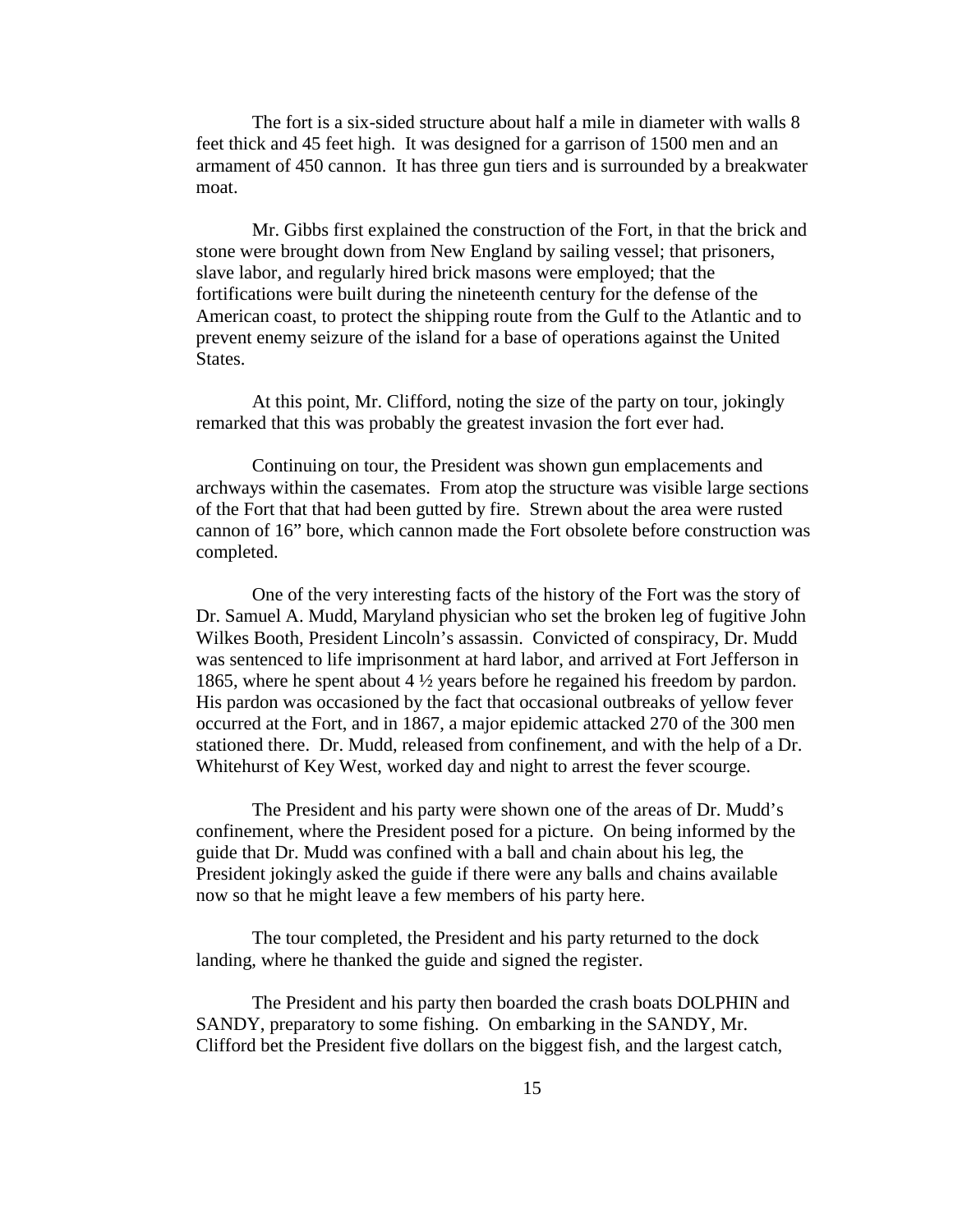boat against boat, which challenge the President accepted. The President's group included Admiral Leahy, Mr. Ross, General Vaughan, Admiral Styer, General Graham and Captain Foskett. Captain Saunders and young Bill Saunders, and Captain Bra Saunders, the 70-year old fishing guide, also accompanied the President. In the SANDY, Mr. Clifford's group included Dr. Steelman, Judge Collet, Mr. Locke, and Colonel Myers. Members of the press returned to the O'HARE.

 Both the DOLPHIN and SANDY then got underway, and proceeded to an area about 4 miles off the island of Dry Tortugas where the fishing parties started competing for the prizes set up.

 It can be revealed here that preceding the President's fishing try on this trip, some members of the DOLPHIN'S crew had already caught some fish, and it was planned to weigh these fish in with the competing catch.

 Notwithstanding this collusion, however, the President made the first catch, a large grouper, weighing about six pounds. The President also made the second catch, a three-pound yellow tail. Thereafter he caught two more yellow tails for a total weight of about fifteen pounds of fish. Admiral Styer caught a grunt fish; General Graham a two-pound yellow tail; Captain Foskett a grouper and two yellow tails; Admiral Leahy could only confess he was a bad fisherman on this trip.

 While the President and his group were fishing, an occasional cheer went up from the SANDY, about 200 yards off our starboard beam, every time one of Mr. Clifford's group caught a fish. It appeared that they were having better luck, though we in the DOLPHIN were hoping that the cheers were only sounded to impress us – and rightfully so, because they were having better luck – as we ruefully found out later.

 At 1339, the groups secured from fishing, and the DOLPHIN and SANDY were underway, and proceeded to the waiting destroyers. They arrived alongside about 1350.

 The President and his party returned to the STRIBLING. The STRIBLING and the O'HARE were soon underway and proceeded to the Submarine Base at Key West, cruising enroute at a speed of 31 knots.

 During the return passage, Mr. Ross used the facilities of the STRIBLING'S radiotelephone to talk with members of the press in the O'HARE and post them on the President's fishing luck.

 When it was learned that Mr. Clifford's group caught the larger weight of fish, the President confessed to Mr. Clifford that even by weighing in the fish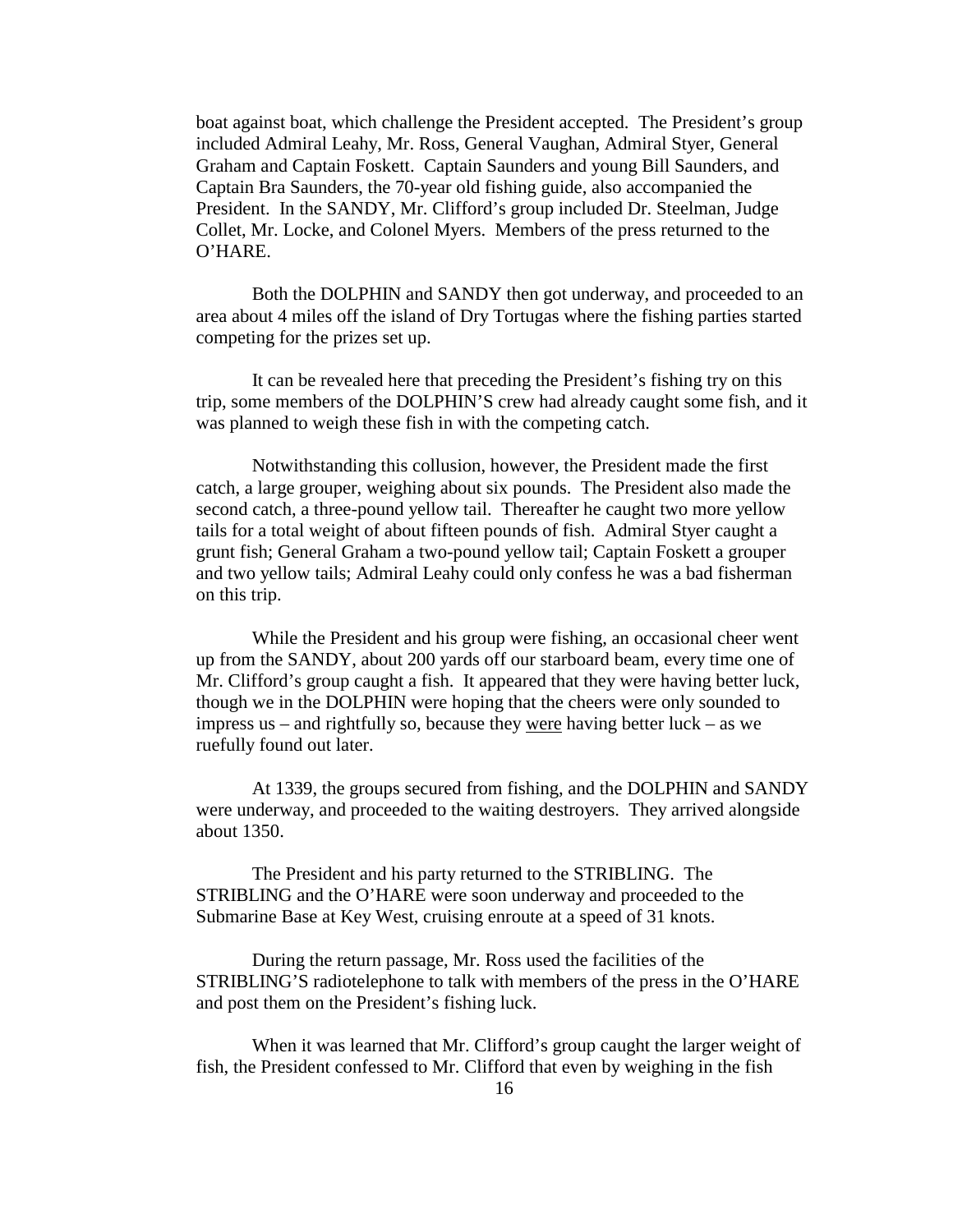already on board the DOLPHIN when he started fishing, his group had failed to beat Mr. Clifford's group. Had it not, however, the President jokingly remarked he might not have confessed the perfidy.

 At 1650, the ship was slowed to standard speed and anchor and mooring details set. The President walked to the forecastle, watched for a few minutes the preparations being made to come alongside, and then went to the quarterdeck to join the members of his party.

 At 1702, all lines were over and the ship was pulled to the dock and was secured.

 The President thanked the commanding officer of the STRIBLING for the passage afforded, and the facilities extended, and at 1705 left the ship with members of his party. His flag was hauled down as he left the ship. The group walked to their quarters where they arrived at 1710.

 After a busy day, the President and his party spent the evening at their quarters, relaxing and lounging about the house.

#### **Saturday, 23 November:**

 At dawn, the Submarine Base hummed with preparations for the President's departure from Key West. Personnel were again chalking off at fourfoot intervals marks for "manning the rail." Automobiles, busses, and station wagons were being made ready, while at the Little White House, as the Commandant's quarters were often referred to, the stewards arranged for bags to be packed.

At 0915, all preparations for departure were completed.

 At 0930, the President and his party embarked in automobiles, departed the Submarine Base, and proceeded to the Naval Air Station at Boca Chica. Personnel again "manned the rail" along the streets of the Submarine Base as the President passed through. On his departure from the Submarine Base, the President's flag was hauled down.

 The people of Key West were out en masse to greet the President on departure and waved and cheered as he passed along the five-mile route to the Air Station. The President smilingly returned the greetings of the crowds by raising his hat to them.

 At 0935, the President and his party, escorted by members of the Florida Highway Patrol, arrived at the Naval Air Station where his plane was parked on